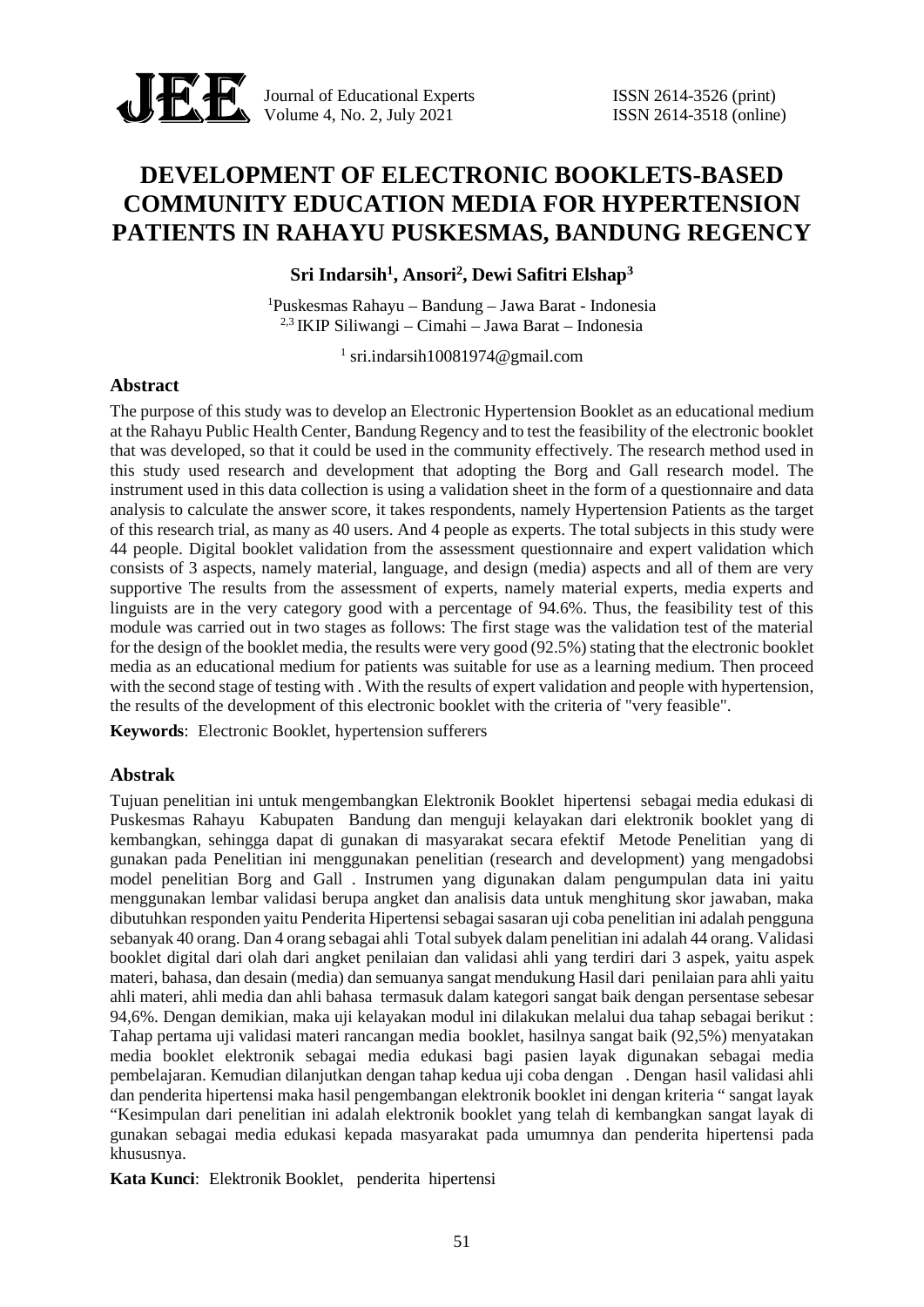Indarsih, Ansori & Elshap. (2021). Development Of Electronic Booklets-Based Community Education Media For Hypertension Patients In Rahayu Puskesmas, Bandung Regency 52

*How to Cite* : Indarsih, S., Ansori & Elshap, D.S. (2021). Development Of Electronic Booklets-Based Community Education Media For Hypertension Patients In Rahayu Puskesmas, Bandung Regency. *Journal Of Education Expert (JEE)* 4 (2), 51-55

## **INTRODUCTION**

The government's efforts to manage hypertension in the community are through health promotion, early detection, and case management. This condition requires a special management strategy so that the results are better. Various kinds of educational media, including booklets are communication media that are included in the below the line media category. However, given the current pandemic conditions, electronic booklets are considered as suitable media to deal with current conditions. According to the nature inherent in the bottom-line media, messages written on the media are guided by several criteria, namely: using short, simple, concise, concise sentences, using large and bold letters. In addition, the use of letters is not less than 10 pt, attractively packaged and the words used are economical (E. Fitriana, 2012), but in this study the researchers chose electronic booklets because they have advantages, namely in terms of costs, they are quite cheap, only share booklet files via barcode scans. , and the message conveyed can contain the topic in detail and clearly and can further develop the message to be conveyed.

Booklet is one of the visual education media. From reading Hypertension education booklets and their therapy, people will gain knowledge that will change people's behavior to be more positive and improve people's behavior in undergoing Hypertension therapy. The electronic booklet which is used as an educational medium can be viewed on a mobile phone, so it can be read over and over again and stored. The preparation of this electronic booklet is adapted to the needs and conditions of people with hypertension so that it attracts the attention of the readers. In addition, electronic booklets can reduce printing costs, because most of the budget is experiencing budget refocusing for the handling of the Covid-19 pandemic, and by implementing electronic booklets it can be easier to implement 3M (keep your distance, wash your hands, wear a mask), especially at the point of Keeping Distance, people can see booklets directly on their respective cellphones.

Rahayu Health Center is a health center located in Margaasih District, Bandung Regency. This health center is a health service center that serves people of various ages and health problems. The number of hypertension prevalence rates at Rahayu Health Center is the highest prevalence of 62 Puskesmas in Bandung Regency. Based on data from the Bandung District Health Office in 2020, the prevalence of hypertension in Rahayu Health Center is 95%.

Based on the results of a preliminary study on July 1, 2021, the general polyclinic receives approximately 15 hypertension patients every day. This is caused by a lack of public knowledge of the benefits of preventing hypertension, therefore the electronic booklet educational media is expected to be able to increase knowledge so that it changes people's behavior to always prevent it from an early age.

Education in the Kamus Besar Bahasa Indonesia (KBBI, 2003: 156) is also called education, which means the process of changing the attitudes and behavior of a person or group of people in an effort to mature humans through teaching and training efforts; process, method, and act of educating.

Education or education in general is all planned efforts to influence other people, whether individuals, groups or communities, so that they do what is expected by education actors, which is implied in education are: input is the target of education (individual, group, and community), educators are educational actors, the process is a planned effort to influence others, the output is doing what is expected or behavior (Notoatmodjo, 2012).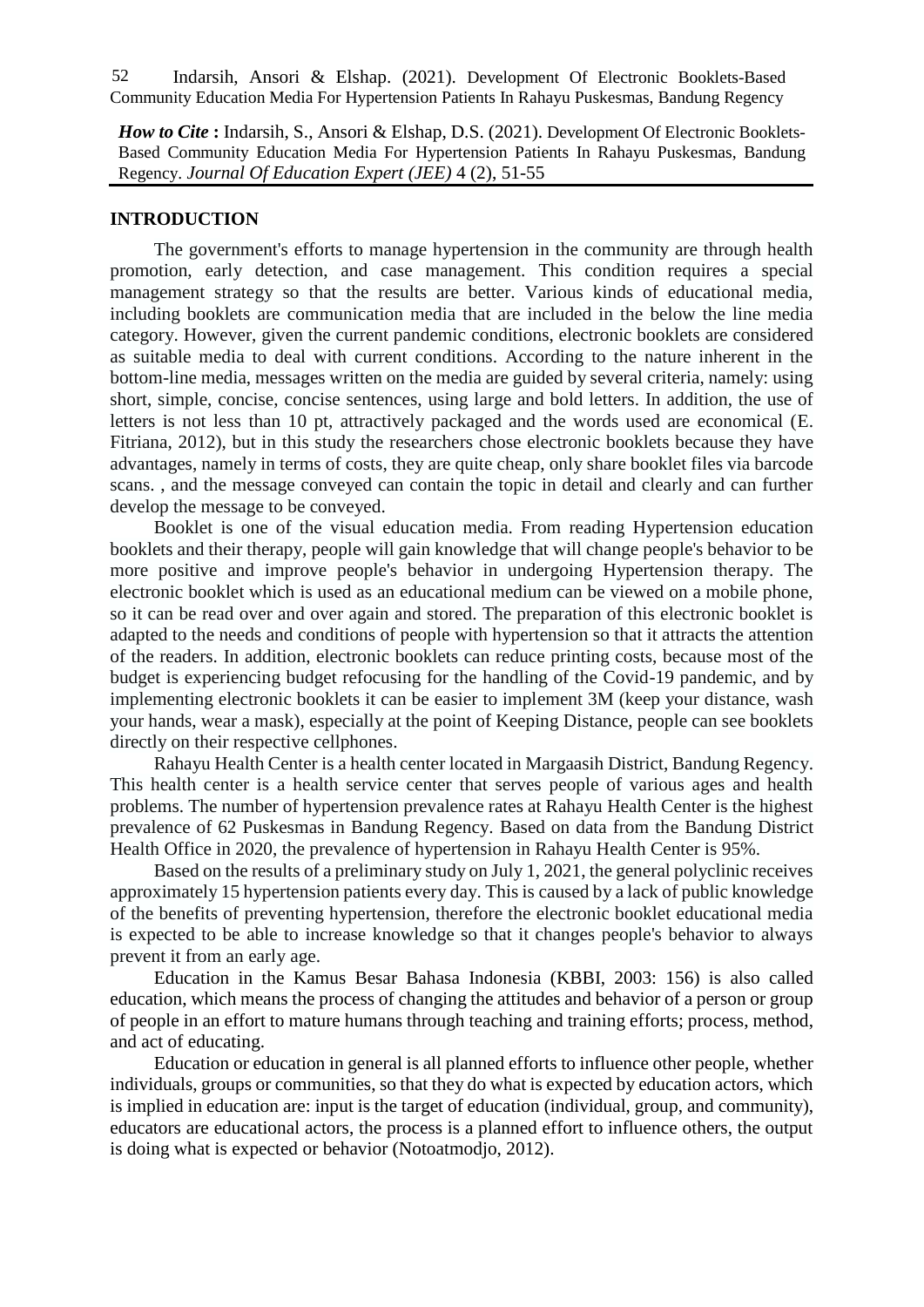Hypertension or high blood pressure is an increase in systolic and diastolic blood pressure of more than 140/90 mmHg on two measurements with an interval of five minutes at rest. An increase in blood pressure in the long term can cause kidney failure, coronary heart disease, and stroke if not detected early and with adequate treatment (Ministry of Health, 2014). This is one of the diseases that needs to be treated specifically and early on, so as not to pose a serious risk, namely stroke or death. So education about hypertension needs to be done in order to reduce the number of hypertensive patients.

Meanwhile, booklet is one of the information media that can be developed both in print and electronically. Booklet is one of the media for public education, because the aim is to expand the range of information that needs to be conveyed to the public (Darmawan & Abdulhak, 2013: 45). Thus, the presence of electronic booklets is expected to expand the reach of information access. This is because electronic booklets can be easily disseminated through online information media.

#### **METHOD**

This study uses research (research and development). Research and Development is a research method used to produce certain products and test the effectiveness of products, namely developing an Electronic Hypertension Booklet as an educational medium for people with hypertension at Rahayu Health Center, Bandung Regency. To calculate the answer score, it takes several respondents, namely the patient as the target user as many as 40 people who are recorded at the Rahayu Health Center. There are 1 doctor and Health Promotion Personnel as material experts each who work at Rahayu Health Center. 1 linguist. There are 1 media designer as an image expert or organizer of the booklet content arrangement, who works in the health promotion section at the Bandung District Health Office. The total subjects in this study were 44 people. Digital booklet validation from the assessment questionnaire and expert validation which consists of 3 aspects, namely material, language, and design (media) aspects. The results of the assessment of experts, namely material experts, media experts and linguists.

#### **RESULTS AND DISCUSSION**

#### **Result**

Digital booklet validation from the assessment questionnaire and expert validation which consists of 3 aspects, namely material, language, and design (media) aspects. The results of the assessment of experts, namely material experts, media experts and linguists were included in the very good category with a percentage of 94.6%. Thus, the feasibility test of this module was carried out in two stages as follows: The first stage was the validation test of the material for the design of the booklet media, the results were very good (92.5%) stating that the electronic booklet media as an educational medium for patients was suitable for use as a learning medium. Then proceed with the second stage of testing with . With the results of expert validation and hypertension sufferers, the results of the development of this electronic booklet are "very feasible".

#### **Discussion**

This research and development is carried out using the Borg and Gall (1983) model which has been modified by Sugiyono (2013). This research and development model consists of only 7 stages, namely (product revision), because this research only arrived at a limited trial with the aim of knowing the results of the feasibility of developing booklet media.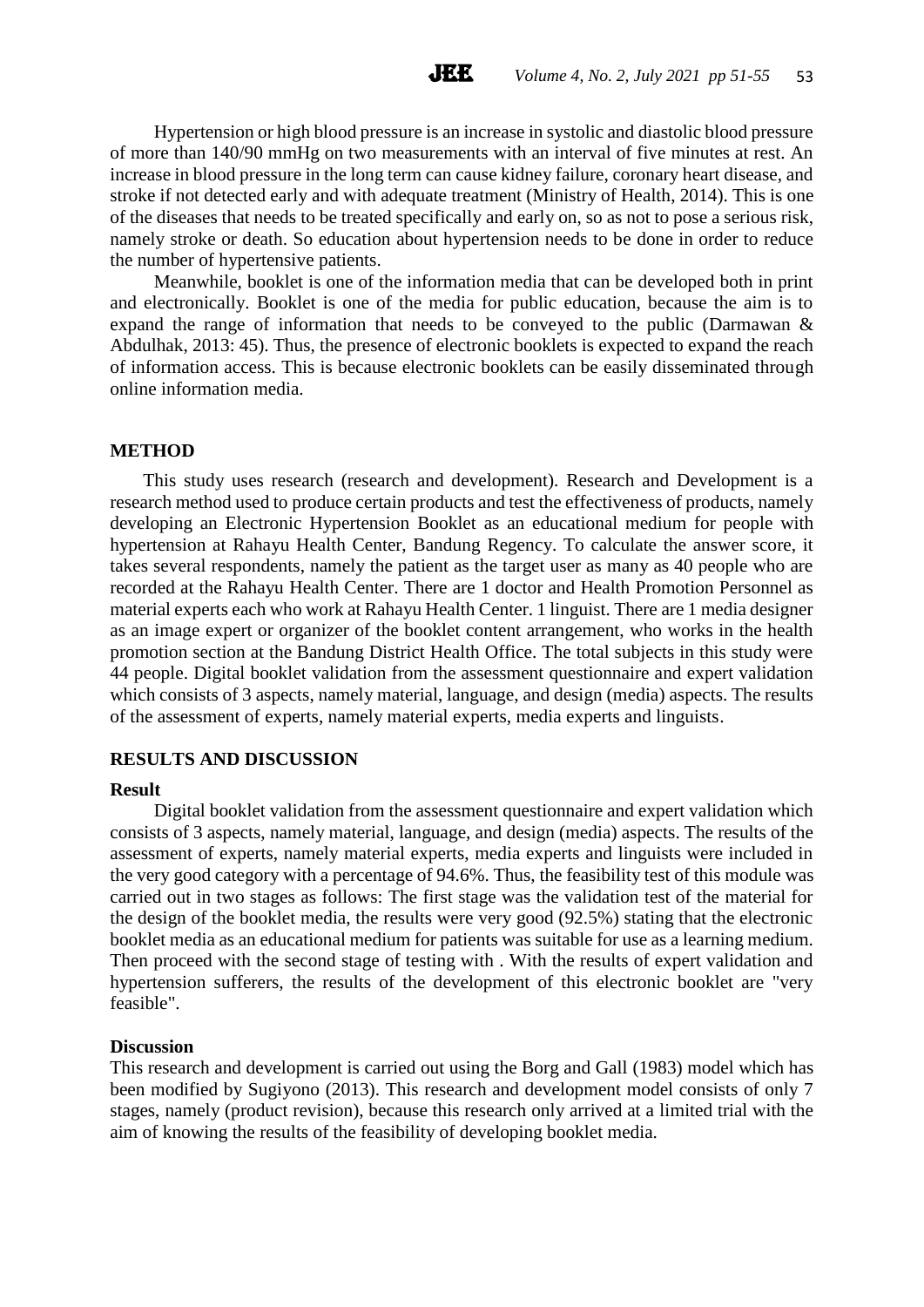Indarsih, Ansori & Elshap. (2021). Development Of Electronic Booklets-Based Community Education Media For Hypertension Patients In Rahayu Puskesmas, Bandung Regency 54



Figure 1. Flow of Electronic Booklet Development as an Educational Media

The steps for developing a media booklet begin with the potential and problem stages. In the process of developing educational media, it begins with a preliminary study stage, namely by conducting a needs analysis. Needs analysis is carried out in the form of observation and interviews because this can provide data/information needed by researchers. After conducting an analysis by means of observation and interviews with patients with hypertension, it is necessary to have educational media that can increase the goodness of students to read.

Submission of material on learning media is expected to be able to increase sample interest in the material presented in the booklet, because the material presented is presented in a good and simple way. Booklets as educational media are equipped with pictures for easy understanding and provide an overview to students in an easy and good way. After making observations, it is necessary to study literature to solve existing problems so that educational media in the form of booklets are as expected, namely by looking for relevant references. The introduction of booklets to people with hypertension can provide learning that can increase interest in reading, so that the implementation of the diet for people with hypertension can be carried out.

Based on the results of the validation test, the material expert stated that the feasibility level of the booklet as an educational medium for people with hypertension reached 90%. Likewise, based on the results of expert validation in terms of media, it shows that the media feasibility level reaches 97.5%. The results of the validation of linguists reached 92.5%, while the results of product assessments from patients with hypertension showed a product feasibility level of 94.1%. So it can be concluded that the results of the product test assessment on the results of the assessment carried out, both in terms of material, media, language, and hypertension sufferers obtained an average rating of 92.5%. The percentage is accompanied by a statement that the product is said to be very good and does not need revision.

According to Mulyatiningsih (2014) it is important to do product trials first to anticipate errors that can occur during the actual implementation of the model, as well as to analyze the obstacles that may be faced and try to reduce these obstacles when implementing the next model.

The development of booklet media as an educational medium that must be considered is its feasibility as an educational medium. The feasibility of the booklet media in this study